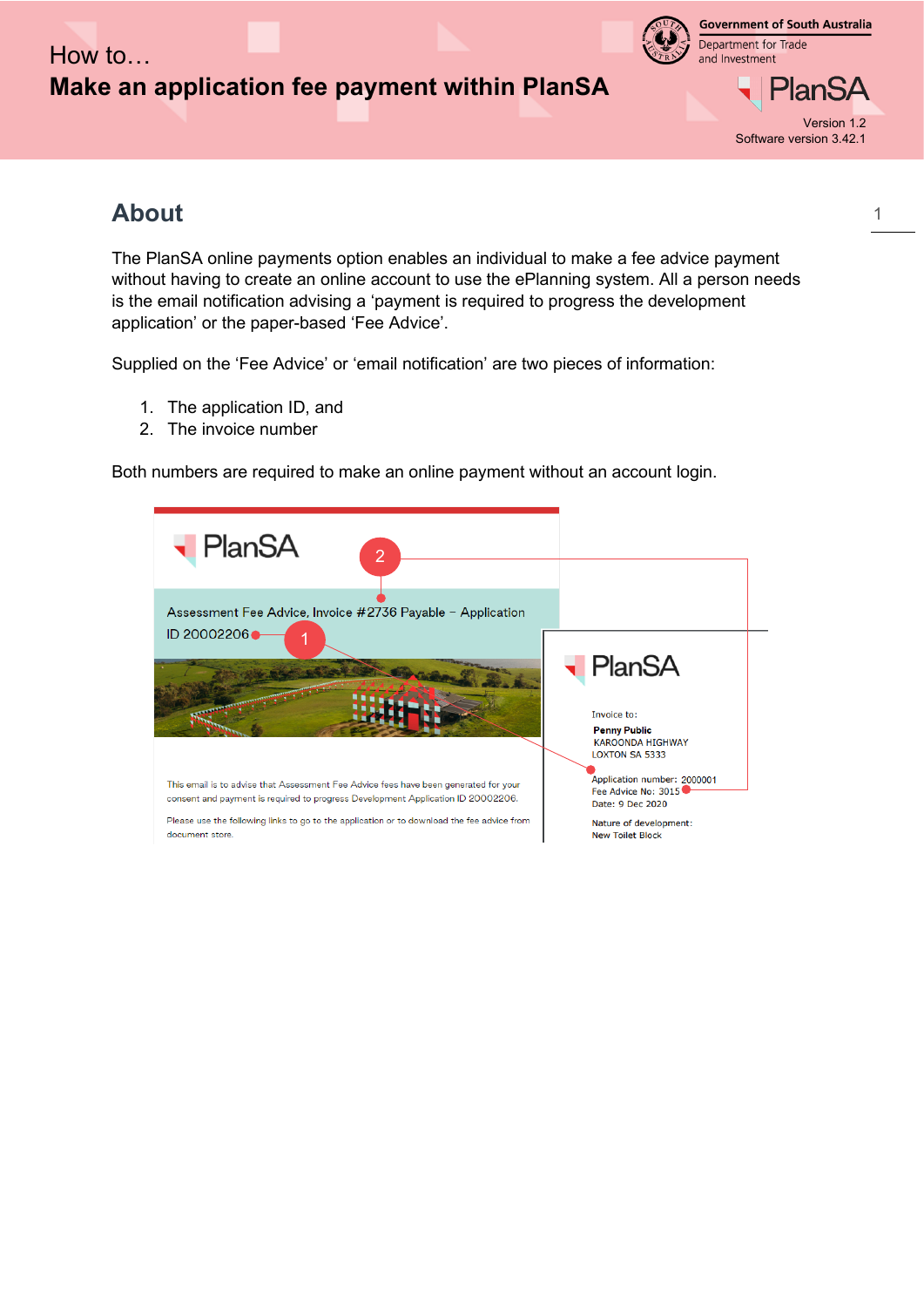

**Government of South Australia** Department for Trade and Investment



Version 1.2 Software version 3.42.1

## **Getting Started**

 $\overline{\phantom{a}}$ 

Open the PlanSA portal to make an online payment from the **Development applications** menu, select **Track and pay an application** and complete the following instructions to make the payment.

1. Click on **Online payments**.

| <b>PlanSA</b>                |                  | Login Options $\rightarrow$<br>Register <sub>2</sub><br>Find something                                                                             |
|------------------------------|------------------|----------------------------------------------------------------------------------------------------------------------------------------------------|
| Development applications ▲   | State snapshot ▼ | Have your say ▼<br>Our planning system ▼<br>Resources ▼<br>News                                                                                    |
| Getting approval             |                  | Development application register<br>Track the assessment progress of development applications from lodgement to decision.                          |
| Before you lodge             |                  | Where is my application?<br>Use the wizard to find out if your application is published here in PlanSA or published in a council register instead. |
| Lodge an application         |                  | Notified developments<br>During assessment, some developments are publicly notified for South Australians to have their say.                       |
| Track and pay an application | $\rightarrow$    | Online payments<br>Online invoice payments for Development Applications                                                                            |
| Case management services     |                  | Contact us<br>If you need more help, get in touch with us at PlanSA.                                                                               |
|                              |                  | $\rightarrow$ See all in Track and pay an application                                                                                              |

- 2. Enter the **application ID** (Application number) located on the Fee Advice.
- 3. Enter the **invoice number** (Fee Advice No) found on the Fee Advice.

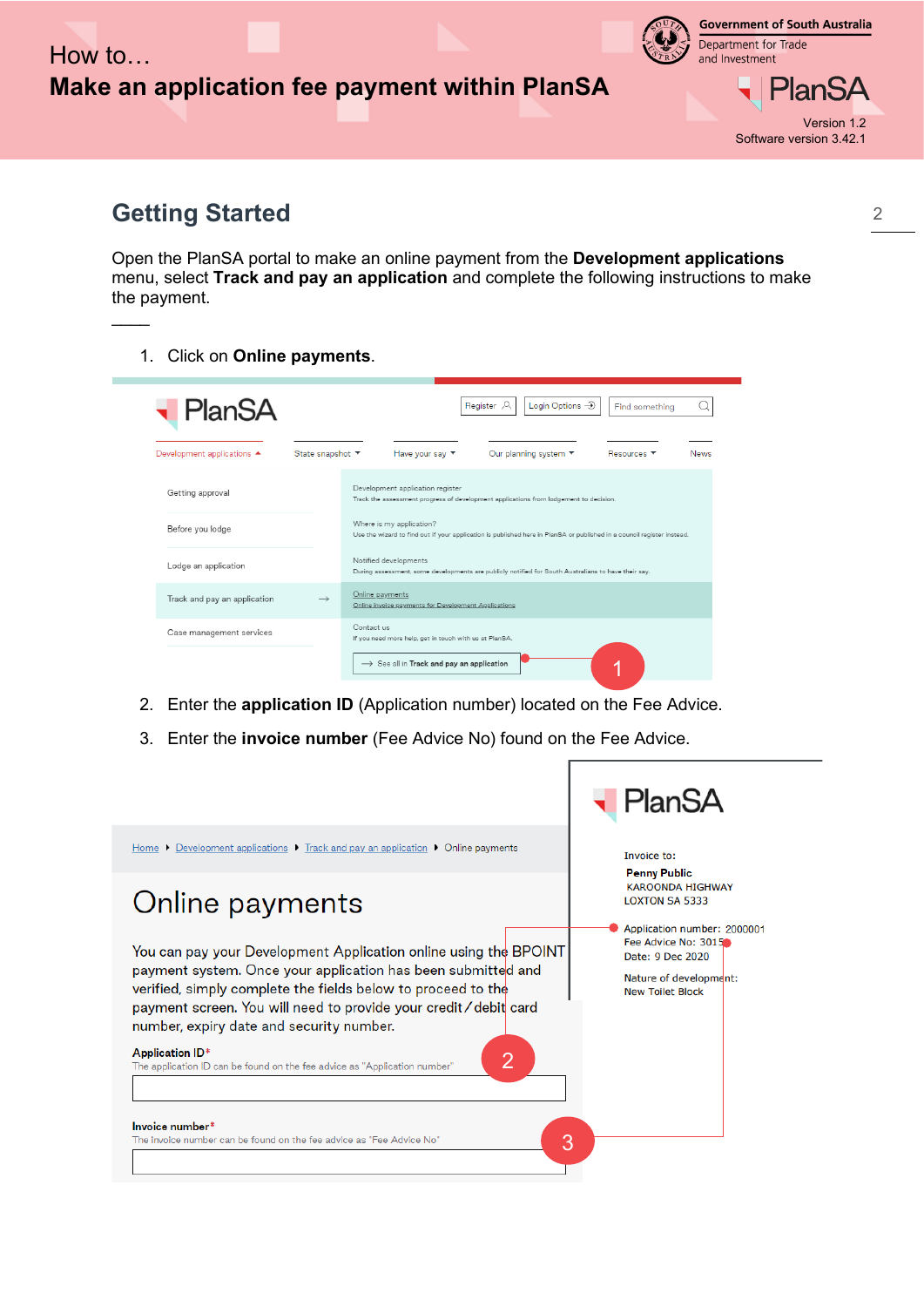

- 4. Confirm you are not a robot.
- 5. Click on **Get invoice details**.

| I'm not a robot                                                         | MCAPTCHA<br>Privacy * Terms |
|-------------------------------------------------------------------------|-----------------------------|
| Confirm you are not a robot<br>$\Box$ Get invoice details $\rightarrow$ |                             |

The fee advice (invoice) details and fee description will display.

| Confirm invoice details and proceed to payment |           |            |           |
|------------------------------------------------|-----------|------------|-----------|
| Invoice $\#2608$ – Application ID 20002213     |           |            |           |
| <b>Fee Description</b>                         | GST excl. | <b>GST</b> | GST incl. |

6. Click **Continue to payment**  $\rightarrow$  or  $\leftarrow$  **Back** to make a correction.

| <b>Total</b>                                                   | \$552.00 | \$0.00 | \$552.00 |
|----------------------------------------------------------------|----------|--------|----------|
| c<br>Continue to payment $\rightarrow$<br>Back<br>$\leftarrow$ |          |        |          |

7. The **BPoint** screen shows. Complete with your credit card details and then click **Next** to confirm.

**Important!** Do not close the **Online Payments** tab until the fee payment is complete.

| <b>Expiry date</b>                                     | $CVN$ <sup><math>\Theta</math></sup> |           |
|--------------------------------------------------------|--------------------------------------|-----------|
|                                                        |                                      |           |
| 5105105105105100                                       |                                      | $\bullet$ |
| VISA <sup>1</sup><br>mastercard.<br><b>Card number</b> |                                      |           |
| <b>Accepted Cards</b>                                  |                                      |           |
| AUD 552.00                                             |                                      |           |
| <b>Amount</b>                                          |                                      |           |
|                                                        |                                      |           |